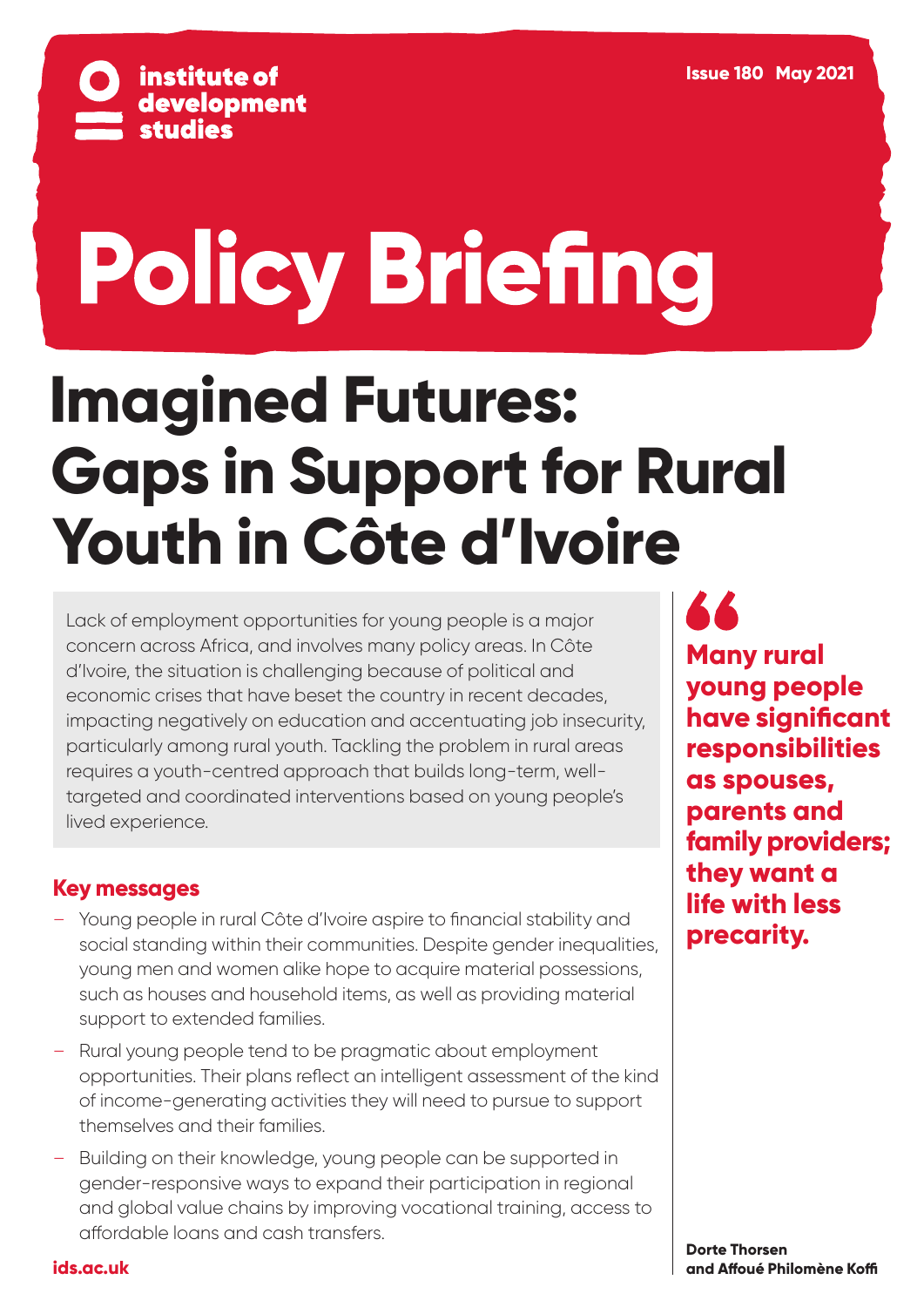# **Challenges rural young people face**

Following the African Union 2009–18 decade for youth development, the African Capacity Building Foundation held a summit to identify innovative solutions to the persistent challenge of creating decent work across Africa. Four key suggestions highlighted the need for:

- Agricultural transformations to integrate small and medium-sized enterprises (SMEs) into regional and global value chains;
- Adding value through local agro-processing;
- Better access to investment capital for SMEs; and
- Changes in education to promote training for technical and vocational jobs.

These transformations require a youth-centred approach that builds long-term, welltargeted and coordinated interventions based on rural realities.

In Côte d'Ivoire, the issue of decent work is crucial, largely because of a recent history of political and economic conflict that has impacted negatively on education and increased job insecurity, especially among young people. The World Bank notes that 45.8 per cent of young people aged 15–34 were economically active in 2014, ranging from 28.1 per cent in urban areas to 64.8 per cent in rural areas.

The lower participation of urban young people in economic activities may explain why most interventions aimed at youth employment focus on urban areas. However, in 2014 only 11.1 per cent of the rural population had salaried work, while 88.9 per cent worked in small independent or family enterprises characterised by low productivity and underemployment. Over half the rural population lived below the national poverty line of 737 CFA francs (US\$1.23) per day in 2015, underscoring the importance of better opportunities for decent work for rural young people.

This *Policy Briefing* is based on research in Côte d'Ivoire that explored the challenges

and opportunities for rural youth employment, as part of a comparative research programme funded by the International Fund for Agricultural Development (IFAD). A mixed methodology was used to study young people's engagement with the rural economy, their aspirations for the future and the impact of education.

The research took place in Daloa, Soubré, Odienné and Korhogo regions and involved qualitative and participatory methods to explore both farm- and non-farm-related livelihood activities undertaken by young people aged 15–30. A small number of young women and men took photographs to illustrate their aspirations, which were the basis for discussions about the paths they sought to success. Group interviews and interviews with older adults offered insights into the context of young people's lives within each community.

This *Policy Briefing* presents rural young people's perspectives in three areas: (1) their imagined futures; (2) different employment opportunities; and (3) constraints on achieving their aspirations. We analyse data collected in the four regions in relation to the four key suggestions for creating work and better incomes outlined above.

## **Imagined futures**

In our research sites, young people's vision of the future is a life with less poverty and precarity. Many already have significant responsibilities as spouses, parents and family providers. Their vision of the future is primarily rural or involves small towns with potential for off-farm income generation. Few dream of travelling further away.

Discussions revolved around what young people thought they might be capable of under different circumstances. Scenarios revealed much about gender inequality and the effect on young people of unforeseen events in their families. A 21-year-old married woman with two children, for example, would have liked to become a doctor. Had she been a boy, she would have been more likely to be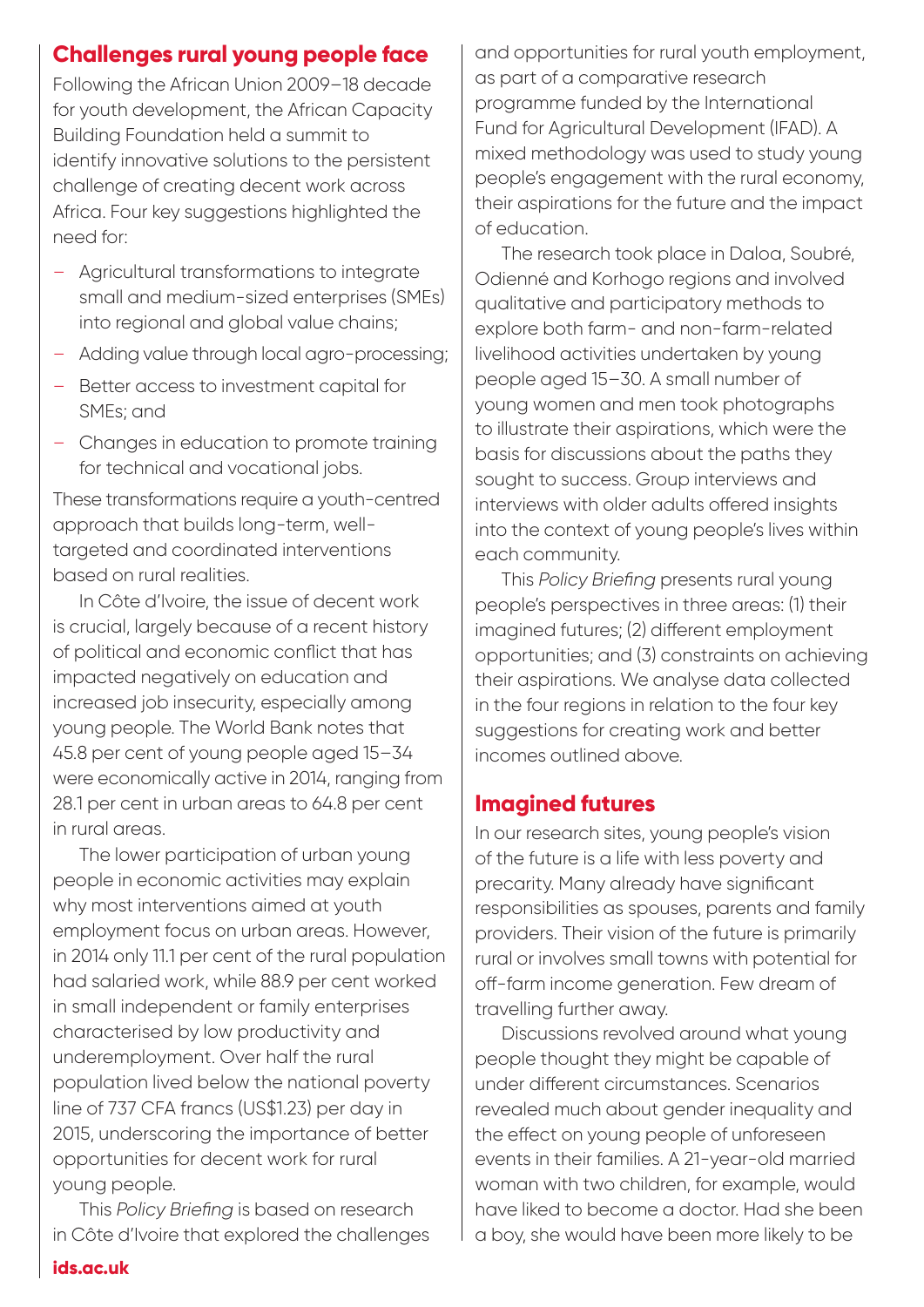enrolled in school. Young men who had to drop out of school because of poverty, loss of a parent or illness also spoke about the better occupations that education might have enabled or about migrating to Europe. However, common to all was a pragmatic view of what is required of them in their current circumstances and in the future.

Most families are involved in farming and some young people envision success as diversifying into new produce, such as cashew and other perennial crops. A 30-year-old male farmer from Odienné hoped to expand and modernise his farm by first acquiring more land and livestock, then using machinery and products for pest and disease control. He also considered the possibility of establishing an agroprocessing company. Ultimately, he dreamed of becoming an agricultural engineer. Young people who see themselves as farmers tend to endorse change to increase agricultural productivity, but their ideas are limited to smallholder farming rather than radical structural transformations.

For both young men and women, a brighter future is defined in terms of developing their own businesses, but their choice of crop or profession is typically gendered. Men aim to work as mechanics, masons or carpenters, or in electrical repairs, whereas young women want to sell food or women's clothing or to become hairdressers. Many associate off-farm activities with higher social status, but still imagine farming for their family's consumption, unless they move to a town or city. Their aspirations build on activities they already engage in – they are pragmatic and rarely dream of employing workers.

Most rural young people aspire to social success, which equates to financial stability, being able to ensure their families' wellbeing and achieving social standing within their communities. Success is marked by the acquisition of material goods, such as a house, but also refers to being able to assist members of their family. Success is also

**44 Rural young people plan income-generating activities based on pragmatic assessment of what they need to support themselves and their families.** 

reflected in more pleasant living conditions, including owning their own vehicle and purchasing goods such as refrigerators or furniture.

# **Employment opportunities**

Young people in rural Côte d'Ivoire engage in a variety of economic activities. They usually learn farming skills from an early age by working with their parents outside school hours and during holidays. These early skills are essential in later life. A 20-year-old woman from Korhogo explained how she began growing the same vegetables that her mother had grown before her, because this was something she already knew how to do. Young men also use skills learnt from their parents. A 22-year-old man from Soubré explained how he had learnt to farm yams and maize from working with his father, and okra and aubergines from working with his mother. Other young men had developed the skills to farm perennial commercial crops, such as cocoa, coffee, rubber, cashew or cotton.

Opportunities in farming are a mixture of unpaid family labour and working on one's own farm. Some young men take casual farm work for a few months, to earn additional income when their labour is not needed at home. Young women farm with their mothers, and once married, with husbands or mothersin-law. Young married women may have a small farm of their own or may do casual farm work if the family is very poor.

Most young farmers grow the same crops as their parents. But due to falling yields and fluctuating prices, there is less interest in expanding traditional commercial crops.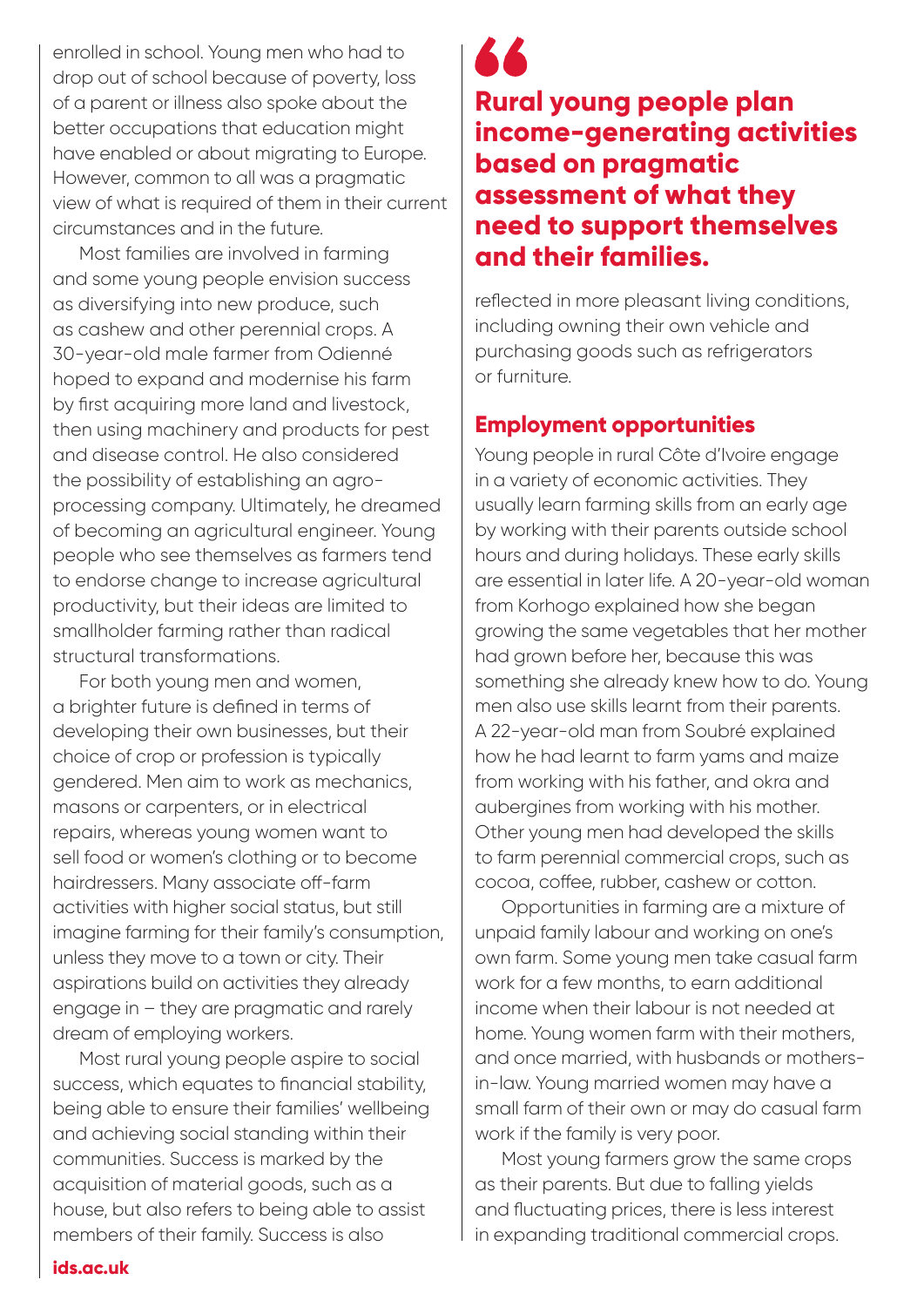Young men may turn to cashew or rice cultivation if they can access land, while young women may grow vegetables for the market. Occasionally, some adopt new varieties or cultivation methods. A 29-yearold man from Korhogo described how he was learning soil-less (hydroponic) tomatogrowing. A small number of young men engage in micro-commercial animal rearing to achieve higher returns.

Increasingly, young people are interested in off-farm income-generating activities, such as trading in commercial crops, commerce in local markets or trades such as sewing, hairdressing, carpentry, masonry, or working as motorbike or car mechanics. Young men enter the value chains of cocoa and cashew as farmgate buyers, as a 28-year-old man from Korhogo region explained:

*When the cashew season begins, I go to small villages and hamlets to buy their cashew. Farmers phone me when they have cashew to sell. I work with a trader in Korhogo, who gives me the price of cashew nuts over the phone and when I have bought enough, he comes to buy them from me. When the cashew harvest finishes, I sell fertiliser and pesticides.* 

Young women entering value chains buy crops grown primarily by women, such as okra and peppers. Some young women process cassava to make *attiéké*, a main staple. Otherwise, adding value consists primarily of preparing food to sell from stalls.

Interest in commerce is great among young men and women alike. However, as women have less access to land, they depend more

66

**Young men endorse agricultural change, but their ideas are limited to smallholder farming rather than radical structural transformations.**

on off-farm activities. Two 28-year-old women from Daloa described a common trajectory. One wanted to go into business, but planned to start gradually and if she earned enough, to open a shop. The other was already a trader in lace and dresses. She hoped to open a shop in the market, but said this might not be achievable, at least in the medium term.

Finally, many young people combine farm and off-farm work. In Odienné region, young women and men work in artisanal goldmining. Young men across all sites engage in unskilled construction work, gradually acquiring skills in masonry, carpentry and decorating. Others, who were forced to stop their secondary education, enter artisanal apprenticeships, hoping to open workshops in the future.

# **Constraints on achieving a decent life**

Regardless of region, most group discussions highlighted land scarcity as a serious problem, given that productive activities are predominantly agricultural. Our study indicates that the dynamics of land scarcity vary. In Daloa, the main cocoa-producing area until the 1980s, ageing cocoa fields are becoming less productive as soil becomes increasingly impoverished. Cocoa farmers are shifting to food production, but predominantly for subsistence. Their reduced capacity to generate income also reduces their capacity to provide employment for young people. In Soubré, a major production area for export crops, the sale of land by landowners has made it difficult for young men to obtain land to farm purely commercial crops and almost impossible for young women.

In Odienné and Korhogo, land tenure is more traditional and linked with lineage organisation. Where young people have access to land, terms of access are sometimes complicated and insecure. For a 28-year-old man from Korhogo, the land he cultivates with his older brother does not belong to either of them. Their father took custody of it when his brother died, because his brother's children were too young to farm it themselves.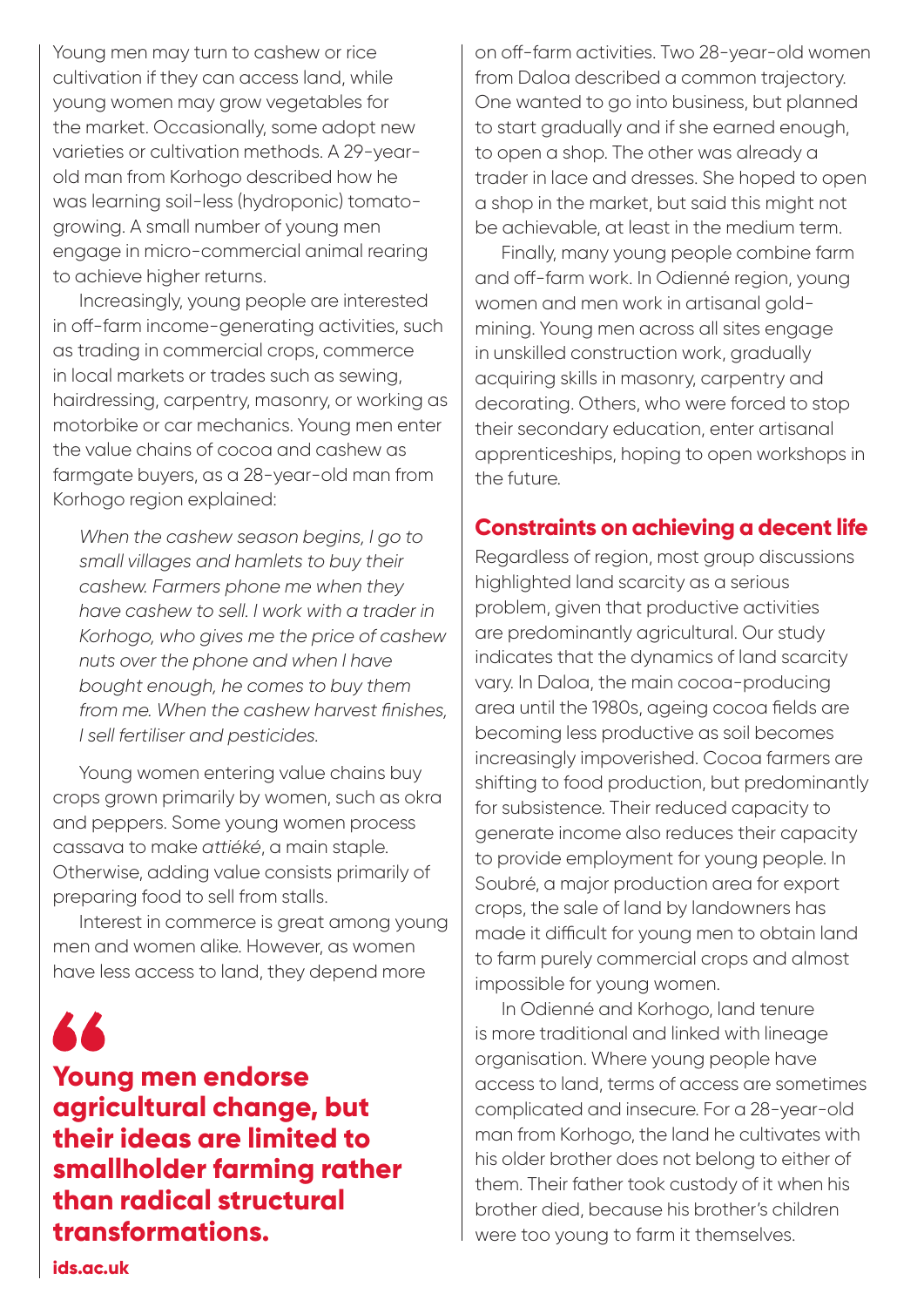When their father dies, their cousins could claim the land for themselves.

Price-setting in the global market affects the viability of commercial crops in all four research sites. Even when they lose commercial value, farmers often continue farming these crops because they obtain valuable fertiliser and pesticides through buyer cooperatives and enterprises, which they then use for food crops. Young men are reluctant to cultivate crops with low returns, but they lack institutional support to diversify.

Generally, agro-processing is limited at village level, which presents a significant barrier, particularly to young women. Our data indicate that older women cultivate food crops and engage in different forms of commerce. Young women have few opportunities to learn agro-processing techniques, unless they stay with relatives involved in such work. Young people's opportunities for prospering in agriculture are therefore diminishing and support for non-farm income-generating activities is increasingly needed.

A major constraint is the size of most rural enterprises. Many are so small that they depend only on the owner, unpaid family labour or very few employees. So most young people rely on running their own micro-businesses. The most common strategy used by both young men and women to obtain start-up capital is to build savings by starting small, local, low-cost activities. Another strategy involves hoping that someone may give them capital. In the case of young women, their husband may provide the necessary money; and both young women and men may receive help from family members. Most are reluctant to take out a formal loan, fearing that they may be unable to repay it.

Young people's savings are limited and often subject to competing demands. A 30-year-old divorced woman from Daloa reported earning 190,000 CFA francs (US\$315) the first year she harvested cashew, but only 30,000 CFA francs (US\$50) in the third year because she fell ill. She struggled to invest in her business because

# **Young women entering value chains focus on food crops; they have few opportunities to learn processing techniques in the village.**

she needed money for her mother's funeral and later for medical expenses. Competing demands can thus undermine incomegenerating plans and may hit young people harder because of caring responsibilities for young children and ageing parents.

Another constraint is the low level of education. Due to farm work, many children and young people are tired during lessons or do not have enough time to revise at home. Work may impact negatively on school performance, but lack of money for schooling is the principal reason for dropping out. However, work may also help to keep young people in school when it enables them to pay some of their educational expenses themselves.

There is evidence that those who have been in education longer are more likely to undertake informal vocational training or diversify into new income-generating activities. To develop a more vibrant rural economy, it is thus important to actively support school education and vocational training, especially for those at higher risk of dropping out.

Existing national programmes designed to facilitate access to employment have limitations. These programmes tend to focus on skills training, without recognising informal skills and knowledge that rural young people may have already acquired. Or they promote short-term microfinance schemes without considering that rural young people have multiple responsibilities that sometimes require trade-offs.

Similarly, transformations in the agricultural sector to integrate SMEs into regional and global value chains do not automatically create employment for young rural men and women.